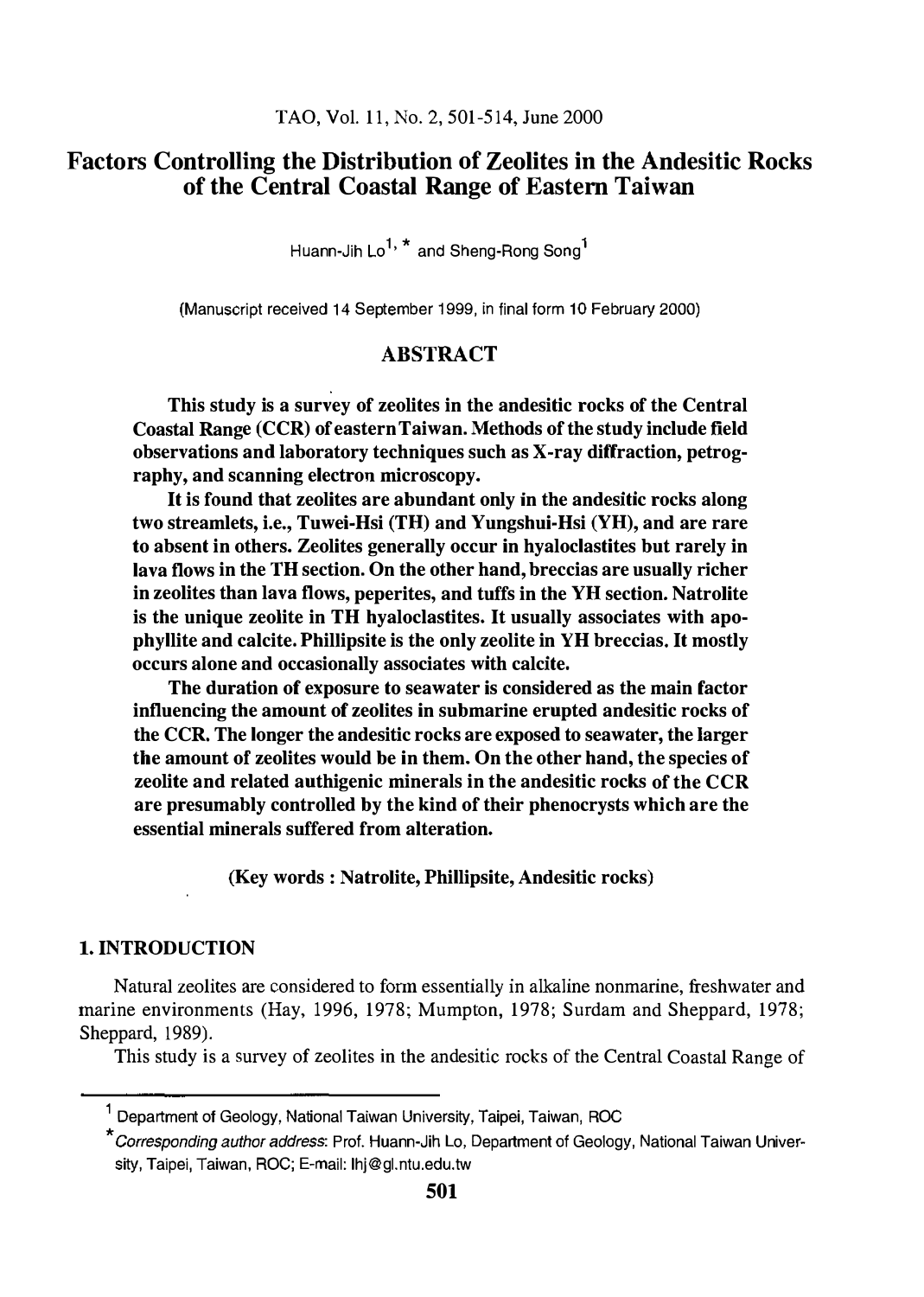eastern Taiwan. These andesitic rocks are regarded as products of submarine eruptions (Song and Lo, 1987), and so provide an example to illustrate the genesis of zeolites in andesitic rocks in a marine environment.

The survey indicates that zeolites are abundant only in the andesitic rocks along two streamlets and are rare to absent in others. Meanwhile, the species of zeolites are quite different in the andesitic rocks along the two streamlets, and so detailed studies are only performed on those andesitic rocks which are rich in zeolites. They include field observations and laboratory techniques such as X-ray diffraction (XRD), petrography and scanning electron microscopy (SEM).

The aim of this study is to ascertain the essential factors controlling the distribution of zeolites in andesitic rocks in a marine environment.

## 2. ZEOLITE-BEARING ANDESITIC ROCKS

A survey of zeolites and related authigenic minerals in the volcanic rocks from Hsiukulan-Hsi to Yungshui-Hsi of the Central Coastal Range (CCR) of eastern Taiwan was carried out. Igneous rocks of both the Chimei Igneous Complex and the Tuluanshan Formation, especially the latter, are widely distributed in this region.

The igneous rocks exposed in the Chimei area are older than those in the others of the CCR (Hsu, 1956; Ho, 1969; Wang and Yang, 1974; Teng et al., 1988). The older rocks, designated the Chimei Igneous Complex, are comprised of diabase and andesitic lavas and dikes (Hsu, 1956; Ho, 1969; Song, 1990). The others are denoted as the Tuluanshan Formation (TF), and are composed mainly of andesitic pyroclastic rocks (Hsu, 1956; Ho, 1969; Lo et al., 1993).

TF varies widely in thickness at different localities, and may be over 1000 meters thick, but on average, it is about 500 meters (Hsu, 1956; Ho, 1969; Song, 1990). It has been observed that zeolites are prevalent only in the andesitic rocks of TF along two streamlets in the surveyed area. One is Tuwei-Hsi (TH) and the other is Yungshui-Hsi (YH), as shown in Fig. 1. These andesitic rocks are of the middle to late Miocene, as based on radiometric dates (Richard et al., 1986; Chen, 1988; Song, 1990). They have been recognized as products of submarine eruptions (Song and Lo, 1987; Song, 1990).

In the TH section, andesitic rocks with a total thickness of about 500 meters were studied (Fig. 2). They occur as hyaloclastites, pillow breccias and lava flows. Hyaloclastites and lava flows of 20 to 60 meters in thickness occur in alternation in the bottom 200 meters, while hyaloclastites capped with pillow breccia (about 40 meters thick) appear in the top 300 meters of the section. On the other hand, andesitic rocks with a total thickness of about 700 meters were investigated in the YH section (Fig. 3). Volcanic breccias are the main constituents, and lava flows and tuffs occur subordinately in the bottom 450 meters of the section. At the top, Paliwan shale of the Pliocene (Chang, 1967; Chen, 1988) appears (Fig. 3).

The following petrographic descriptions are confined to the hyaloclastites of TH and the breccias of YH. The other volcanic rocks, including lava flows, tuffs and peperites, are excluded because zeolites are rare to absent

In the hyaloclastites of TH, phenocrysts are subordinate to the predominantly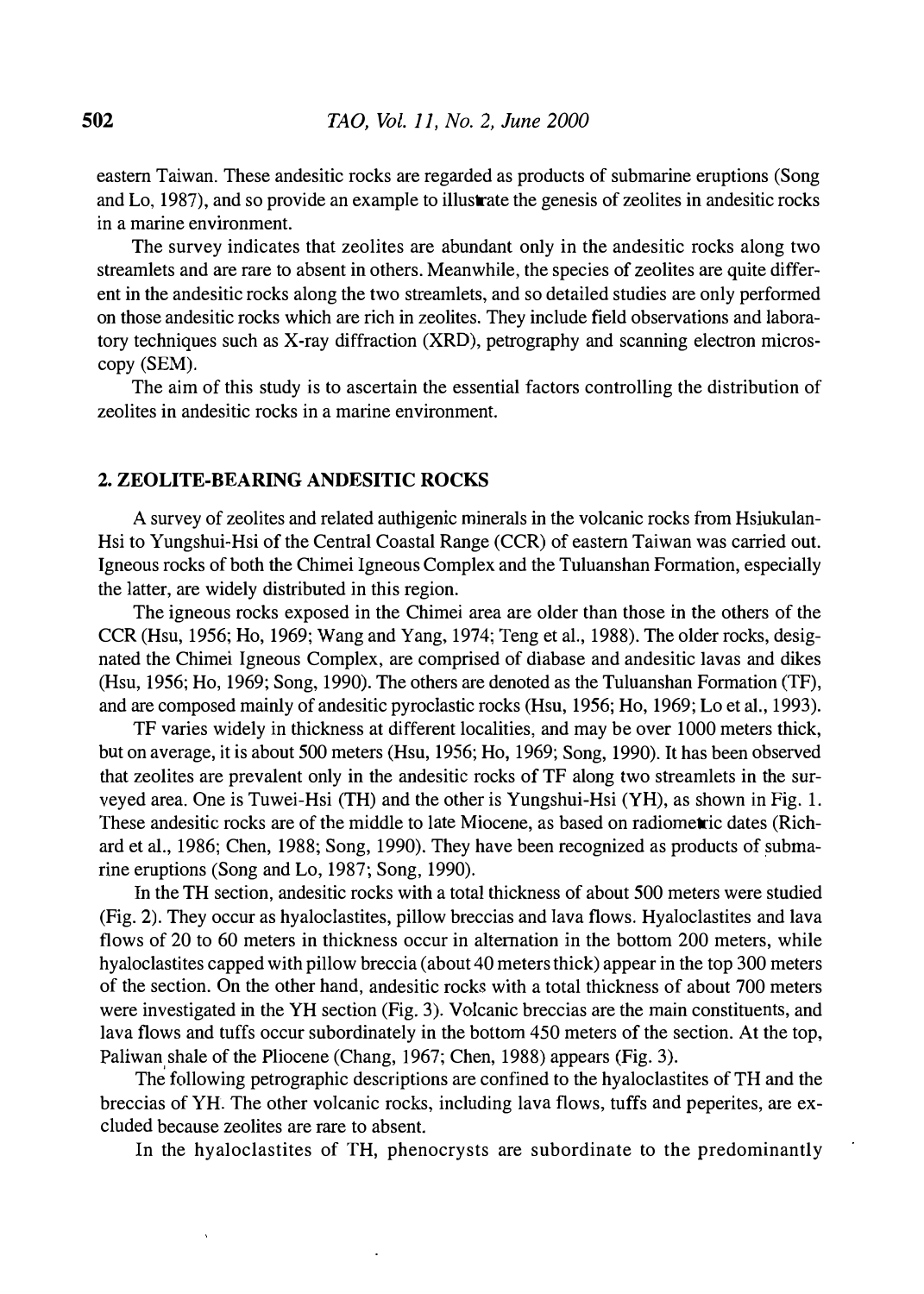

Fig. 1. Map showing the location of Tuwei-Hsi and Yungshui-Hsi, and the distribution of Tulanshan Formation in the CCR.

hypocrystalline groundmass (PL IA). The phenocrysts compose 25 to 30 % vol. of the rocks and are comprised of augite, hornblende and bronzite in decreasing proportion. The crystal sizes of the phenocrysts range from 100 to 300  $\mu$  m and the predominant sizes are 150~200  $\mu$  m. The ground mass is composed of glass material and microlites of plagioclase and augite.

Phenocrysts are also subordinate to the predominantly holocrystalline to hypocrystalline groundmass in the breccias of YH (Pl. IIA). The phenocrysts compose 30 to 50  $\%$  vol. of the rocks. They are comprised of augite, plagioclase and bronzite with augite predominant (about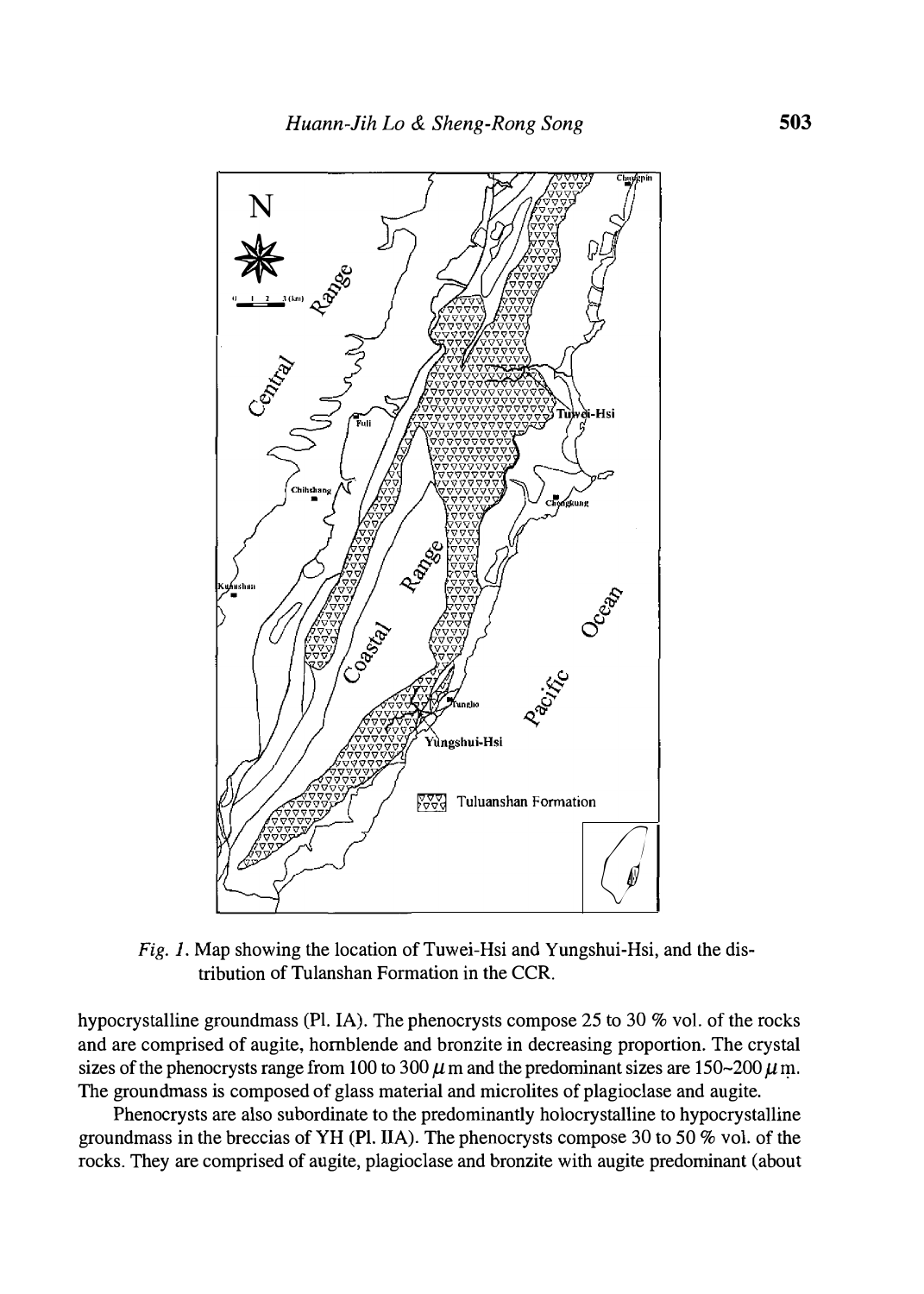

Fig. 2. Lithology of the TH section. Volume  $%$  of authigenic minerals in each rock unit being shown.

60-70 % vol. among the phenocrysts). The crystal sizes of the phenocrysts range from 100 to 500  $\mu$  m and the predominant sizes are 150~250  $\mu$  m. The groundmass is composed of microlites of plagioclase and augite in phenocryst-rich breccias  $(40-50\%$  vol. of phenocrysts), and of microlites of plagioclase and augite, and glass material in phenocryst-poor ones (30-40 % vol. of phenocrysts).

Both TH hyaloclastites and YH breccias show different degrees of alteration. Alteration mainly occurs in phenocrysts, but rarely in groundmass. Special features observed in the altered phenocrysts are micropits and microcracks (Pls. IB, IIB). The phenocrysts also show various susceptibility to alteration. The observed decreasing order of susceptibility is augite  $\rightarrow$  hornblende  $\rightarrow$  bronzite in TH hyaloclastites and augite  $\rightarrow$  bronzite  $\rightarrow$  plagioclase in YH breccias. As a whole, the degree of alteration varies from 5 to 20 % vol. and usually decreases from the top to the bottom of a volcanic bed for both TH hyaloclastites and YH breccias.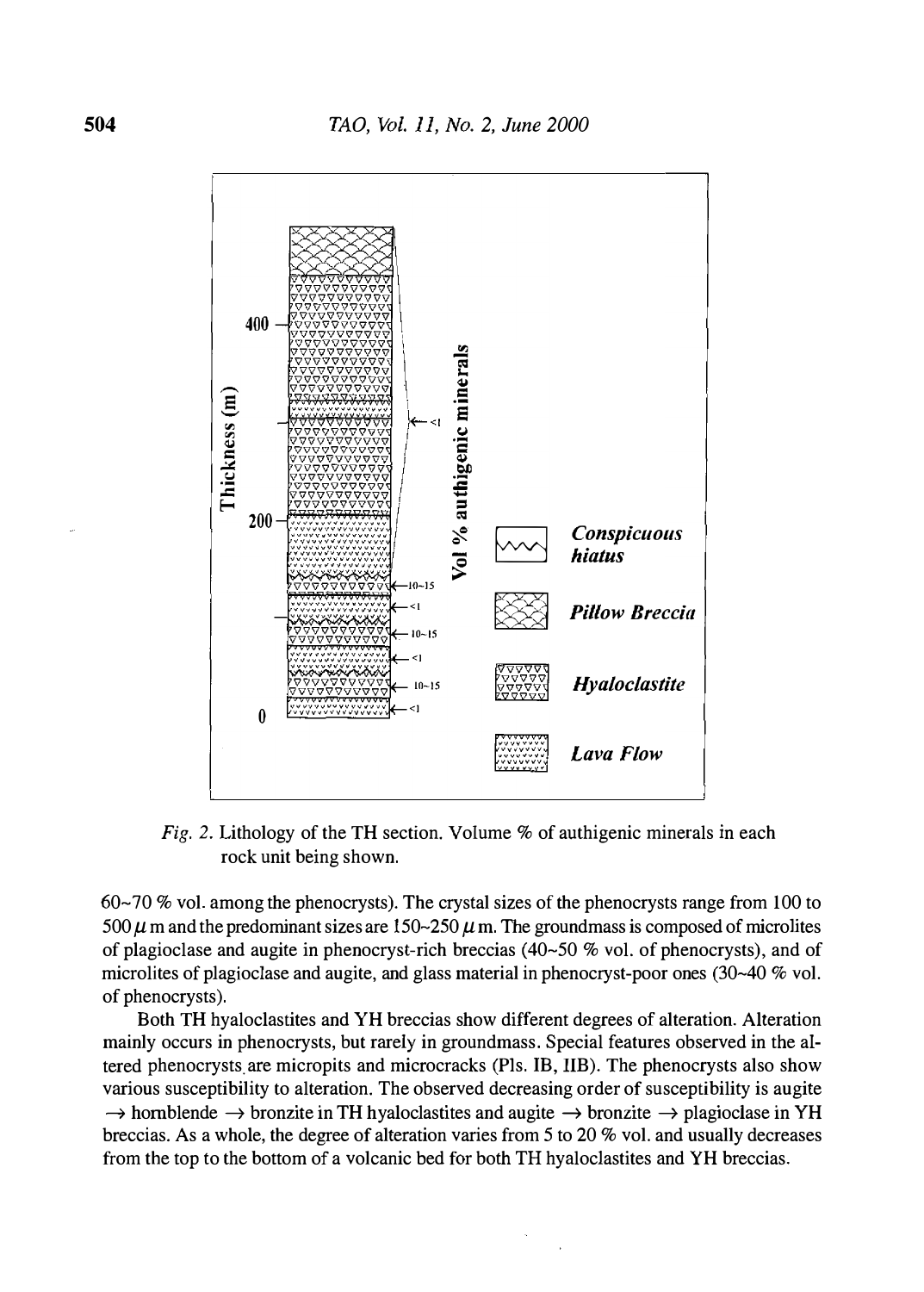

Fig. 3. Lithology of the YH section. Volume  $%$  of authigenic minerals in each rock unit being indicated.

## 3. ZEOLITES AND RELATED AUTHIGENIC MINERALS

Zeolites generally occur in hyaloclastites but rarely in lava flows in the TH section. Meanwhile, thin-bedded hyaloclastites  $(15-30 \text{ m thick})$  at the bottom are more abundant in zeolites than the thick-bedded ones  $(100-130m)$  thick) at the top of the section (Fig. 2). Usually, zeolites are not evenly distributed but concentrated in the upper parts  $(10-15m)$  in the hyaloclastite beds.

On the other hand, breccias are generally more abundant in zeolites than lava flows, peperites and tuffs in the YH section (Fig. 3). It is also found that breccias at the top are more abundant in zeolites than those at the bottom of the section. Two breccia beds which contact directly with Paliwan shale at the top of the section are not only more abundant in zeolites, but are also evenly distributed with zeolites. As in the TH section, zeolites are also concentrated in the upper parts  $(10-15m)$  of the breccia beds, except those in contact with shale.

Thirty and fifty samples of authigenic minerals from the TH and YH sections, respec-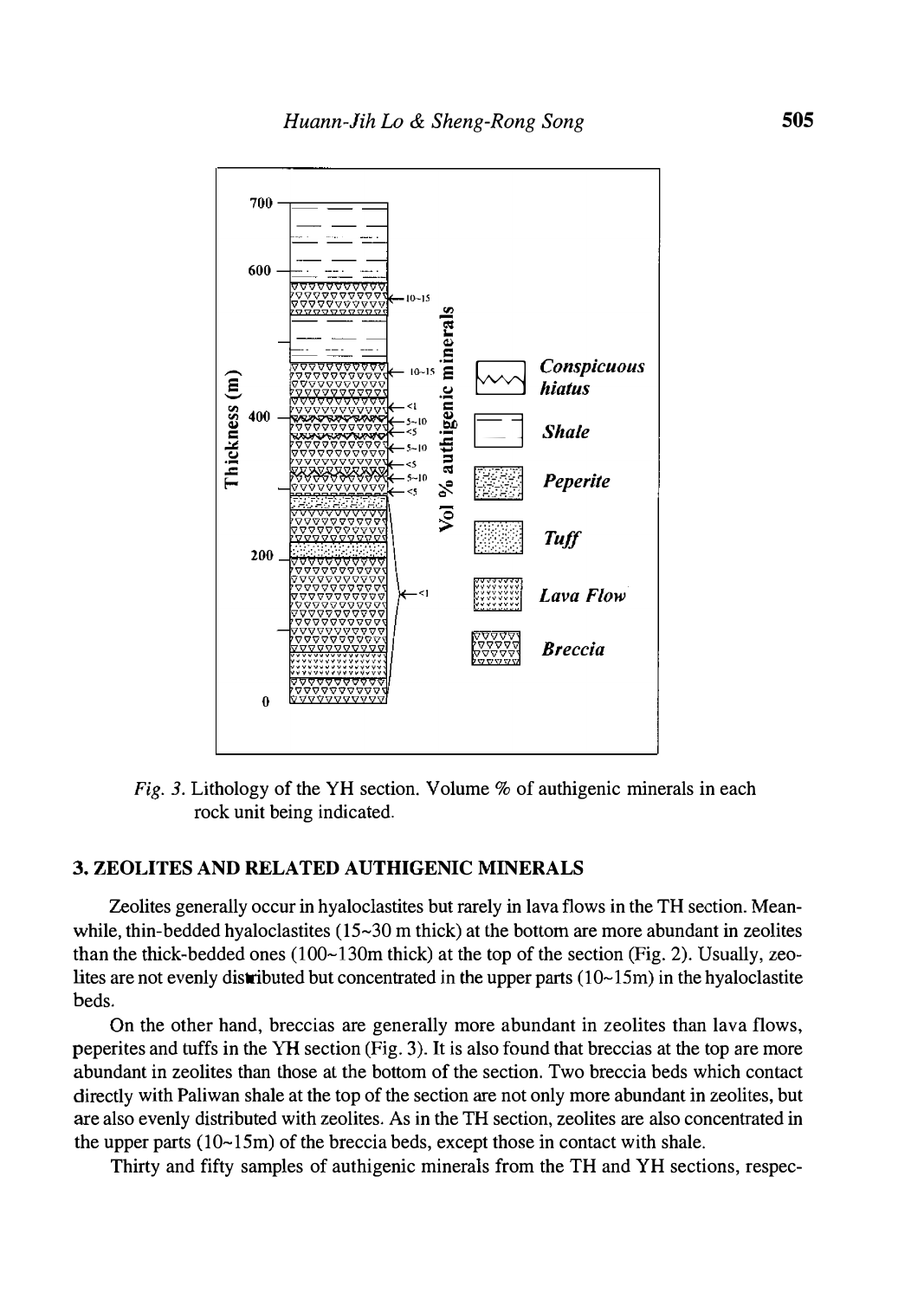tively, were collected for X-ray diffraction and microscopy studies. Natrolite is found as the unique zeolite in TH hyaloclastites. It rarely occurs alone but usually associates with other authigenic minerals. Mineral associations such as apophyllite-calcite, apophyllite-calcite-natrolite, and apophyllite-natrolite are common. These minerals generally grow in crustification with apophyllite in the outer part (or near the wall), then calcite, and natrolite in the inner part of a vesicle (Pl. IIIA). Natrolite crystals exhibiting good crystal faces in the center of a vesicle of a TH hyaloclastite are shown in Pl. IV A. On the other hand, phillipsite is the only zeolite found in YH breccias (Pl. IIIB). It mostly occurs alone (PL IVB) and occasionally associates with calcite.

There are two modes of occurrence of zeolites in the studied volcanics. One is vesiclefilled and the other is fissure-filled. Natrolite, apophyllite and calcite occur mainly as the fissure-filled type, and occasionally as the vesicle-filled one. They may constitute up to 10~15 % vol. of TH hyaloclastites. Meanwhile, phillipsite occurs essentially as the vesicle-filled type and may also make up as much as  $10-15\%$  vol. of YH breccias. The percentage by volume of zeolites was estimated from the fieldwork and petrographic study.

## 4. DISCUSSION

Based on the above field and laboratory data, the main factors which control the amount and species of zeolites in the rocks studied are discussed below.

The duration of exposure to seawater is believed to be the main factor controlling the amount of zeolites in submarine erupted andesitic rocks of the CCR of eastern Taiwan. The results of the study indicate that the amount of zeolites is correlatable with the degree of alteration of their host rocks. It has long been recognized that the essential factors affecting submarine alteration include seawater *I* rock ratio, rock permeability, salinity and temperature (Hay, 1966; Honnorez, 1978; Iijma, 1978; Watanabe et al., 1986). Experimental studies show that the reaction rate between a solid and a liquid is proportional to the liquid / solid ratio of the experiments (Lo, unpublished data). So, it is reasonable to assume that submarine alteration will be stronger in a high seawater  $\ell$  rock ratio condition than in a low one. Consequently, rock alteration is higher in a more permeable rock than in a less permeable one. This is merely due to the high liquid *l* rock ratio of the former. Experimental studies invariably suggest that the rate of rock-liquid interaction is proportional to the salinity of the liquid and that it is accelerated by increasing temperature as well (Lo et al., 1994, 1995, 1998).

It is rational to consider that effects of salinity and temperature on alteration of the volcanic rocks studied are generally similar because they have formed in a similar environment beneath the sea (Song, 1990). Accordingly, if salinity and temperature are excluded, rock permeability and seawater/rock ratio are considered as the two most important factors affecting the rock alteration.

As mentioned previously, the volcanic rocks in the area studied occur as breccias, tuffs and lava flows. It is generally recognized that rock permeability decreases in the order breccias, tuffs and lava flows. This is also confirmed by the field observations and petrographic examinations of the distribution of zeolites and rock alteration in this study. For instance,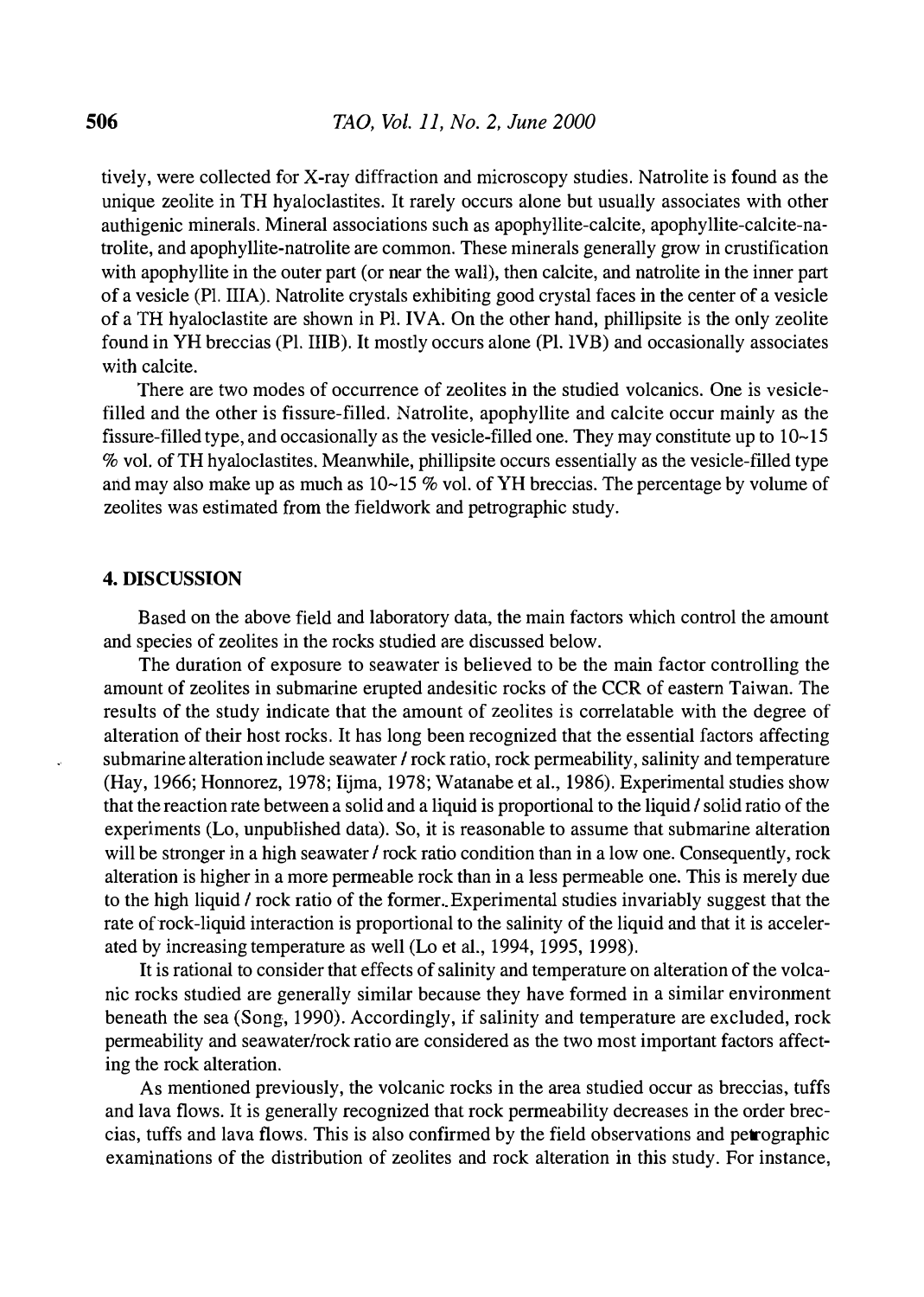

A



 $\mathbf{B}^+$ 

Plate I

- A. Micrograph of a TH hyaloclastite showing predominantly hypocrystalline groundmass with subordinate phenocrysts. Phenocrystic augite (Aug), hornblende (Hom) and bronzite (Bron), and microlitic plagioclase and mafics, and glass material of the groundmass being indicated.
- B. Micrograph of a TH hyaloclastite displaying micropits and microcracks in a partially altered augite crystal.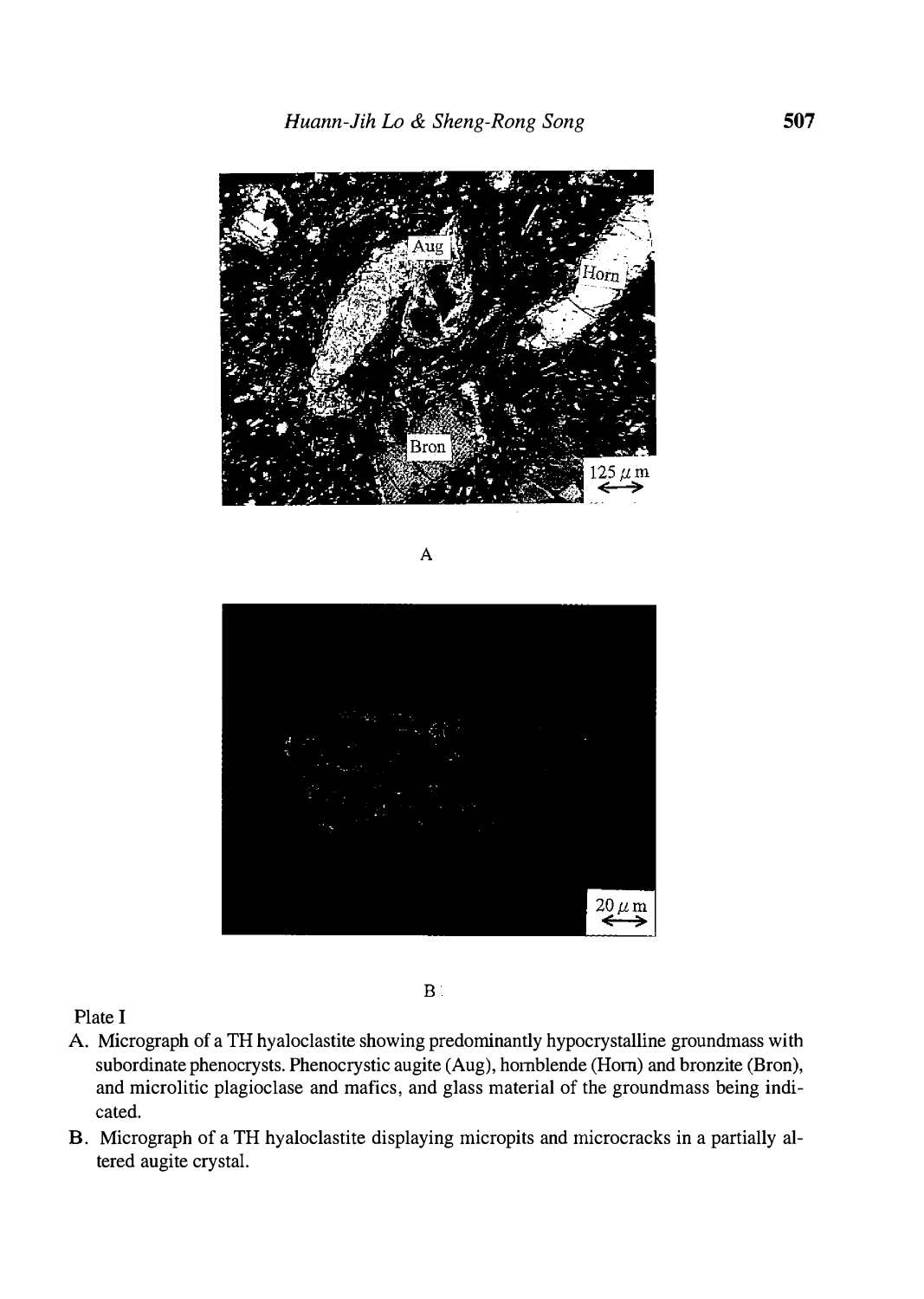

A



B

Plate II

- A Micrograph of a YH breccia manifesting predominantly hypocrystalline groundmass with subordinate phenocrysts. Phenocrystic augite (Aug), plagioclase (Plag) and bronzite (Bron), and microlitic plagioclase and mafics, and glass material of the groundmass being shown.
- B. Micrograph of a YH breccia exhibiting micropits, and microcracks (along and cross cleavages) in a partially altered plagioclase crystal(Plag):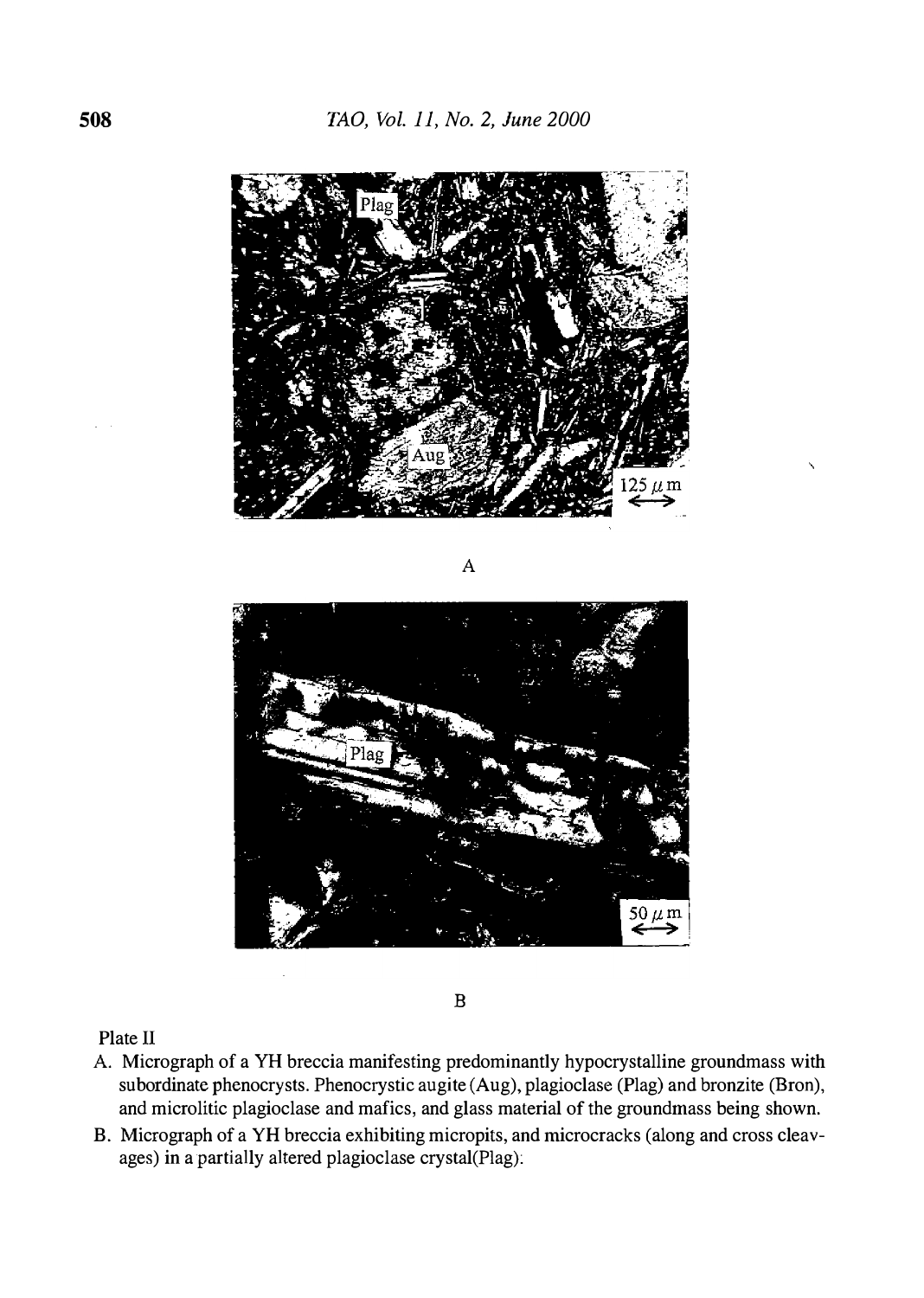

 $\,$  B

Plate III

- A. Micrograph evincing the growth of apophyllite (Apo) at the wall (right) and natrolite (Natr) at the center (left) in a vesicle of a TH hyaloclastite.
- B. Micrograph displaying vesicle-filled phillipsite (P) in a moderately altered YH breccia.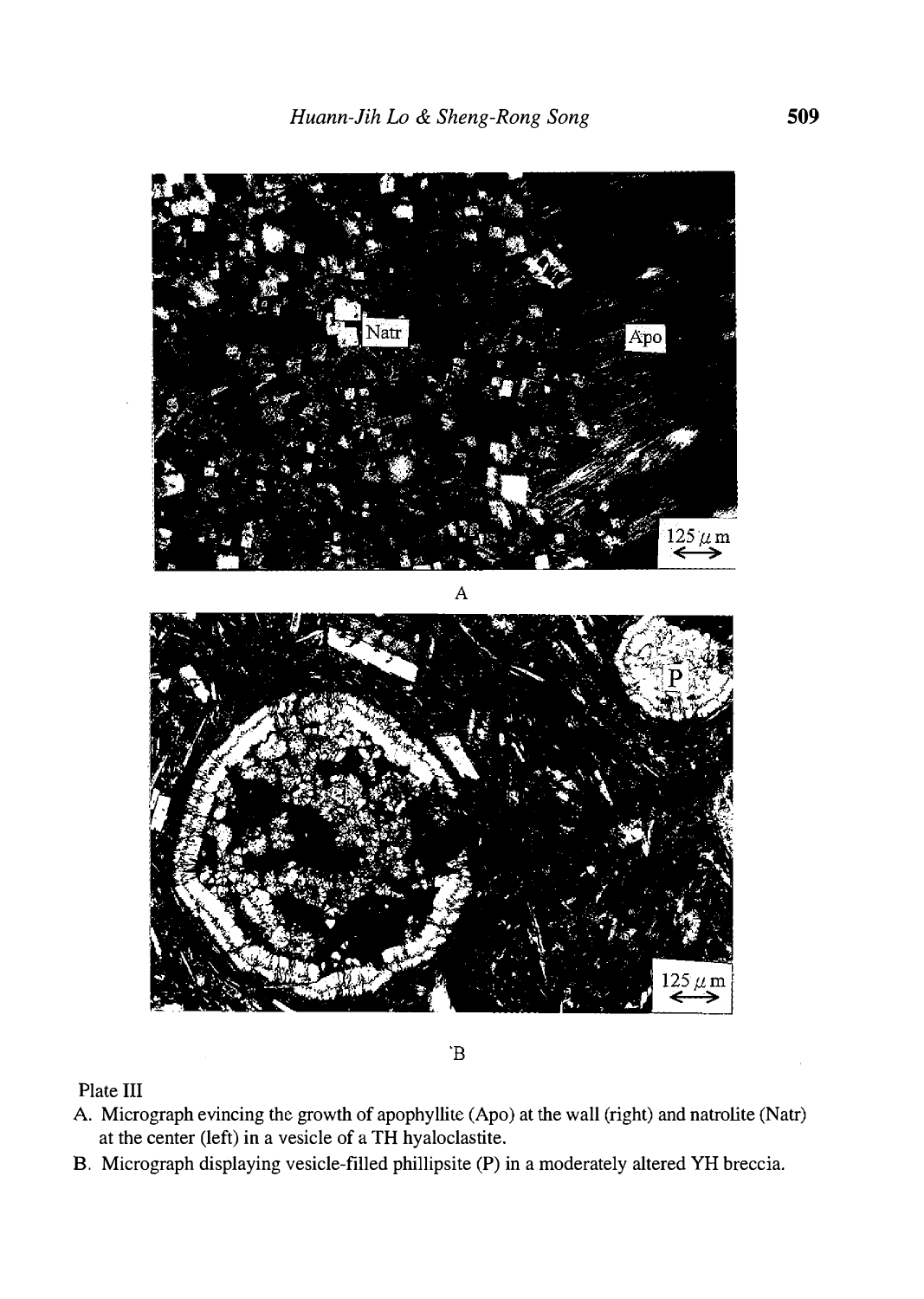

A



B

Plate IV

- A. Micrograph showing vesicle-filled natrolite exhibiting good crystal faces in a TH hyaloclastite.
- B. Micrograph manifesting vesicle-filled phillipsite indicating good crystal faces in a YH breccia.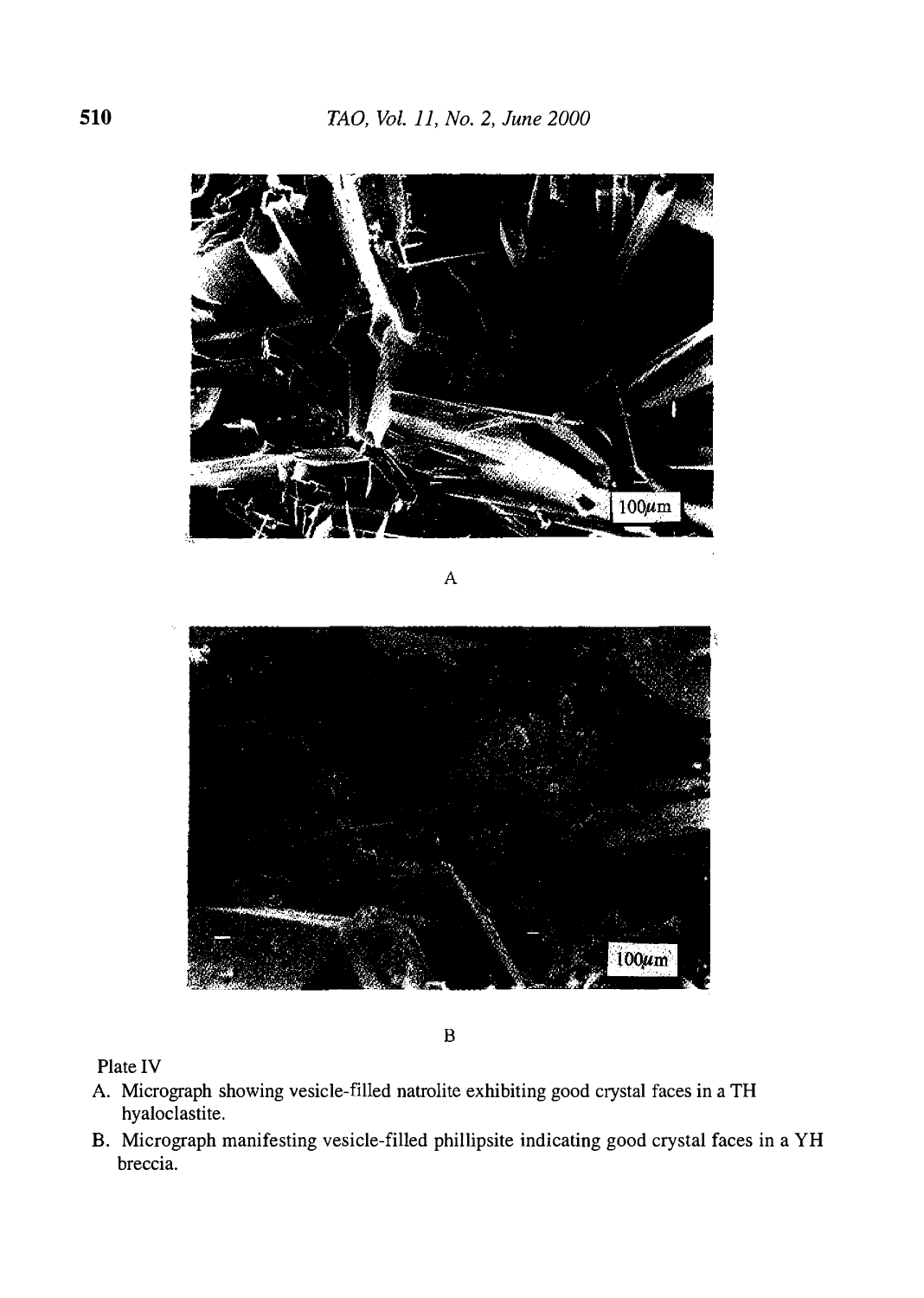comparing two adjacent rock units in both TH and TH volcanic sequences, the amount of zeolites (Figs. 2, 3) and the degree of rock alteration have been observed to decrease in the same order as the recognized rock permeability just stated.

The rock permeability of the studied volcanics is believed to be fairly low even for the most permeable breccias. Observations indicate that the degree of alteration decreases downwards obviously, as do the amount of zeolites in a breccia bed (Fig. 3). In the breccia about 50 meters thick in the YH section, for example, only the rock in the top 2 meters has obviously altered. Clearly, the breccia would alter evenly if its permeability were fairly high.

Rock permeability may certainly influence the formation of zeolites since they appear mostly in more permeable breccias and rarely in less permeable tuffs and lava flows. Nevertheless, it is also noted that the amount of zeolites may vary from none to 15 % vol. in breccias. Consequently, though rock permeability affects the amount of zeolites to some extent, it should not be an essential factor in the present case. The duration of exposure of the andesitic rocks to seawater is here assumed to be the most important factor in controlling the amount of zeolites in the rocks studied. The reasons are discussed below.

As a high seawater/rock ratio can be produced at the surface of a rock when it is directly exposed to seawater, so can be a high rate of rock alteration. This is due to a positive correlation between the seawater/rock ratio and rate of rock alteration(Lo, unpublished data). As previously stated, alteration creats the rocks with expansion microcracks and dissolution micropits which facilitate downward passage of seawater to accelerate the inward alteration of the rocks. The above processes will occur continuously so long as the rock body is exposed to seawater. Consequently, just as the degree of alteration is proportional to the duration of exposure of the andesitic rocks to seawater, so is the amount of zeolites. This argument is strongly supported by field observations of the rocks studied. It is noted that a conspicuous alteration and a considerable amount of zeolites are generally found only in the top 1 to 5 meters of the breccia layers which may range from 50 to 60 meters in thickness. A special case shown in the YH section is that all the breccia layers (about 50-60 meters thick) overlaid with shale (the top two breccia layers in Fig. 3) are strongly altered and evenly distributed with zeolites. It is conceivable that the breccias overlaid with shale may experience longer exposure to seawater than those covered with volcanic rocks.

It is generally accepted that materials for the formation of zeolites and related authigenic minerals are released mostly from the immediate host rocks owing to alteration ( Hay, 1966, 1978; Mumpton, 1978; Iijma, 1980; Lo, 1987,1993; Sheppard, 1989). As previously mentioned, micropits and residues are the main features observed in altered minerals. These observations indicate that dissolution is the most important process for alteration of the rocks studied. The dissolution may be both congruent, as suggested by micropits, and incongruent, as indicated by altered residues which, as proved by XRD and SEM techniques, are mainly composed of montmorillonite. Though both congruent and incongruent dissolutions are observed, the former seems predominant in the rocks studied. The reasons for this are not clearly known, however. Chemical analyses of primary igneous minerals and authigenic minerals are useful in understanding their mutual relationship. Chemical data for the relevant minerals in this study can be taken from literature (Table 1), since the major components are very similar, in spite of the chemical variations of these minerals in nature (Deer et al., 1963; Hay, 1966;

 $\frac{1}{\sqrt{2}}$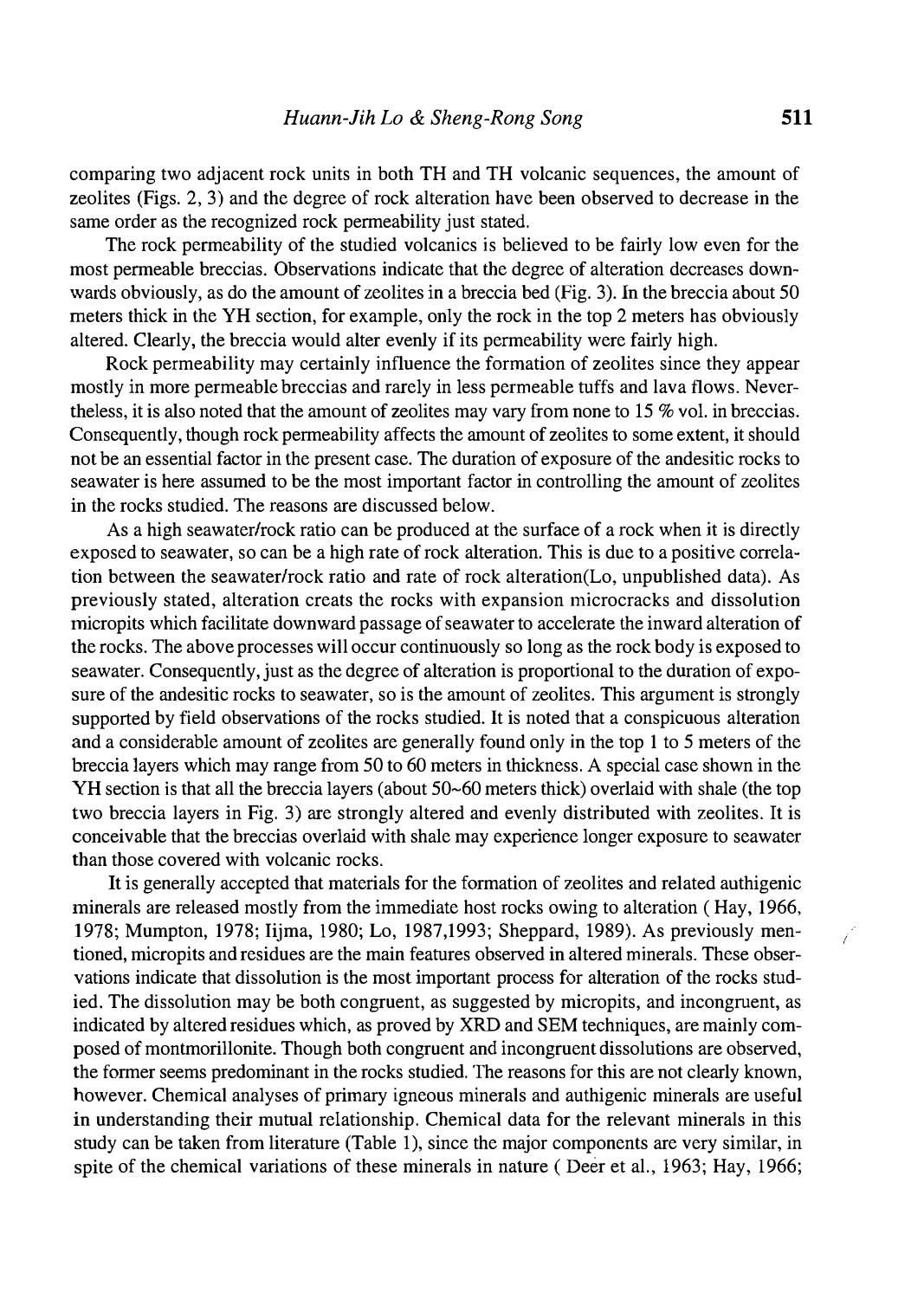|                                | Aug.  | Bron. | Horn. <sup>1</sup> | Plag. <sup>1</sup> | Apo. $2$ | Natr. $3$ | P <sup>4</sup> |
|--------------------------------|-------|-------|--------------------|--------------------|----------|-----------|----------------|
| SiO <sub>2</sub>               | 51.27 | 53.19 | 44.18              | 51.98              | 52.24    | 47.60     | 52.52          |
| Al <sub>2</sub> O <sub>3</sub> | 2.78  | 2.53  | 11.63              | 29.43              | n.d.     | 26.40     | 17.60          |
| $\Sigma$ FeO                   | 6.65  | 16.46 | 9.63               | 0.45               | n.d.     | 0.23      | 0.07           |
| MgO                            | 16.05 | 26.26 | 15.99              | n.d.               | 0.11     | n.d.      | 0.09           |
| CaO                            | 21.68 | 0.66  | 11.55              | 13.58              | 25.11    | 0.10      | 5.85           |
| Na <sub>2</sub> O              | 0.34  | 0.04  | 2.02               | 3.39               | 0.27     | 15.41     | 0.64           |
| K <sub>2</sub> O               | nil   | nil   | 0.61               | 0.11               | 5.05     | 0.01      | 4.39           |
| H <sub>2</sub> O               | n.d.  | n.d.  | n.d.               | n.d.               | 16.41    | 9.85      | 14.43          |
| F                              | n.d.  | n.d.  | n.d.               | n.d.               | 1.51     | n.d.      | n.d.           |
|                                | 98.77 | 99.14 | 95.61              | 98.94              | 100.70   | 99.60     | 95.59          |

Table 1. Chemical compositions of relevant minerals in this study.

I. Data from Yang (1992)

2. Data from Gossner and Kraus (1928)

3. Data from Alberti et al., (1982)

4. Data from Galli and Loschi Ghittoni (1972)

Abbreviations : Aug., augite; Bron., bronzite; Hom., hornblende; Plag., plagioclase;

Apo., apophyllite; Natr., natrolite; P., phillipsite.

n.d., not determined.

Gottadi and Galli, 1985 ). As mentioned above, phenocrysts of augite, hornblende and bronzite are the main minerals altered in TH hyaloclastites and those of augite, bronzite and plagioclase are the essential minerals altered in YH breccias. From Table 1, it is conceivable that the pore solutions will gradually enrich Si, Ca (from aug., bron. and horn.), Na and K (from horn. and seawater) in altered TH hyaloclastities, and Si, Ca, Al (from aug., bron. and plag. ) , Na and K (from plag. and seawater) in altered YH breccias, as alteration proceeds. Consequently, it is not surprising that apophyllite ( $KFCa<sub>4</sub>Si<sub>8</sub>O<sub>2</sub>O· 8H<sub>2</sub>O$ ) is the main authigenic mineral formed in the altered TH hyaloclastites and phillipsite [  $K(Ca_{0.5}, Na)$ , $Al_3Si_5O_{16}$  •  $6H_2O$  ] is the essential authigenic mineral in the altered YH breccias. The paragenesis of apophyllite, calcite (early) and natrolite (late) in TH hyaloclastites can be easily understood from pore solution chemistry. Since the pore solution is gradually rich in Si, Ca, Na and K during alteration, it is easy to see that apophyllite is ready to form, as is calcite ( $CO3<sup>2</sup>$  from seawater). If a certain amount of apophyllite ( and calcite ) forms from the pore solution, a gradual decrease of Ca and K but an increase of Na and Al (from altered horn. ) should eventually lead to the formation of natrolite (  $Na<sub>2</sub>Al<sub>2</sub>Si<sub>3</sub>O<sub>10</sub>·2H<sub>2</sub>O$  ).

In summary, the duration of exposure to seawater is considered the main factor influencing the amount of zeolites in submarine erupted andesitic rocks of the CCR of eastern Taiwan.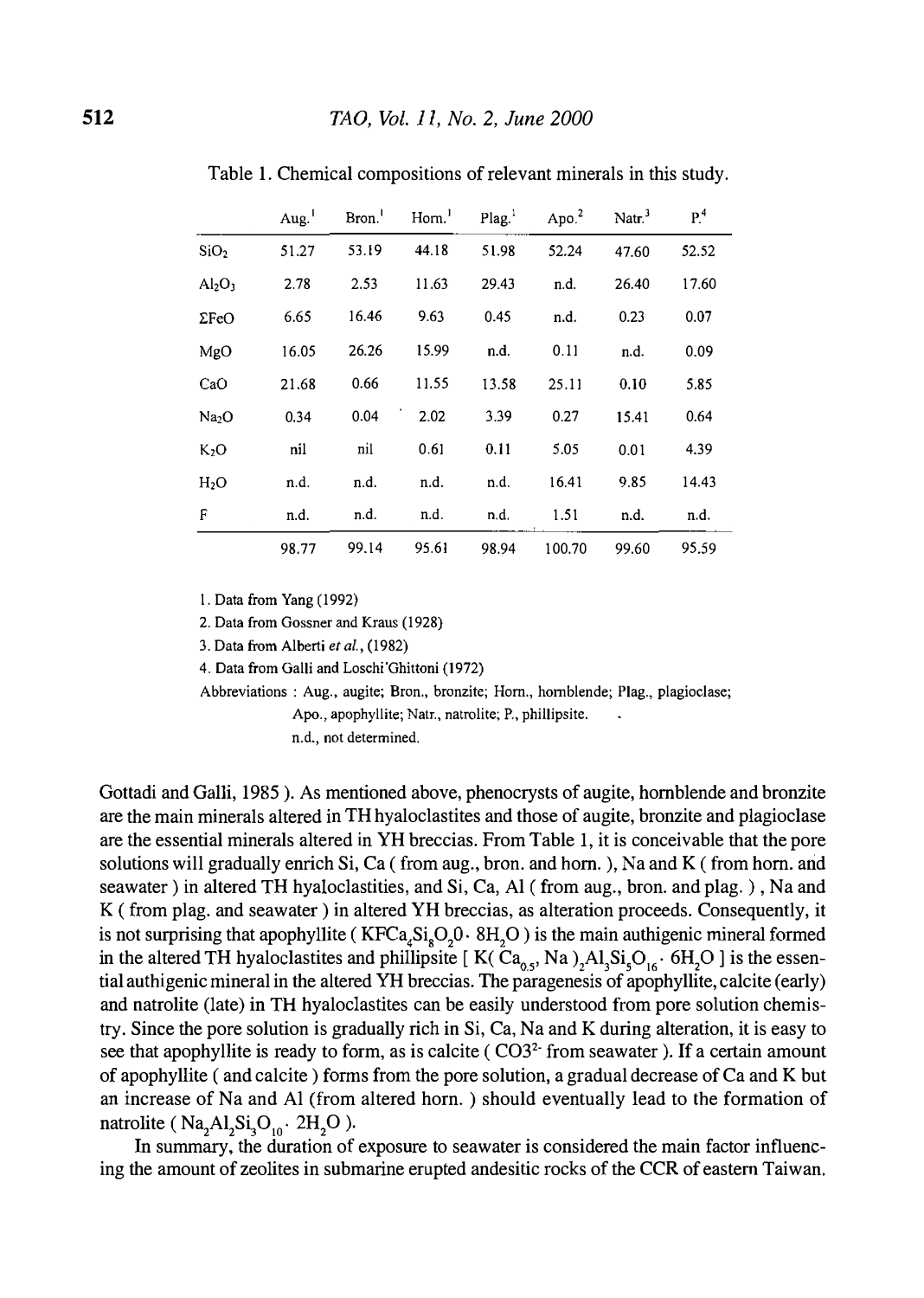In other words, the longer the andesitic rocks are exposed to seawater, the larger the amount of zeolites would be in them. Consequently, the andesitic rocks which are rich in zeolites may represent the products of a submarine eruption followed by a long quiescent period without volcanic activity. On the other hand, the species of zeolites and related authigenic minerals in the andesitic rocks of the CCR of eastern Taiwan are presumably related to the kind of phenocrysts present, these being the essential minerals suffered from alteration. Thus, apophyllite and calcite appear as early, and natrolite as late, authigenic minerals in TH hyaloclastites, with augite, hornblende and bronzite as phenocrysts. However, phillipsite, occasionally associated with calcite, occurs in YH breccias with augite, bronzite and plagioclase as phenocrysts.

#### 5. CONCLUSIONS

In the volcanic rocks from Hsiukulan-Hsi to Yungshui-Hsi of the CCR of eastern Taiwan, zeolites are abundant only in the andesitic rocks along two streamlets, i.e., Tuwei-Hsi (TH) and Yungshui-Hsi (YH), and are rare to absent in others. Natrolite is the unique zeolite in TH hyaloclastites and usually associates with apophyllite and calcite. On the other hand, phillipsite is the only zeolite in YH breccias and occurs mostly alone. The duration of exposure to seawater and the kind of phenocrysts are considered as the main factors controlling the amount and the species of zeolite and related authigenic minerals, respectively, in submarine erupted andesitic rocks of the CCR of eastern Taiwan.

Acknowledgements The authors are deeply grateful to Dr. P. S. Neuhoff and another anonymous reviewer for their valuable coniments.

#### **REFERENCES**

- Alberti, A., D. Pongiluppi, and G. Vezzalini, 1982: The crystal chemistry of natrolite, mesolite and scolecite. Neu. Jahr. Min. Abh., 143, 231-248.
- Chang, L. S., 1967: A biostratigraphic study of the Tertiary in the Coastal Range, eastern Taiwan, based on smaller foraminifera. Proc. Geol. Soc. China, 10, 64-76.
- Chen, W. S., 1988: Tectonic evolution of sedimentary basin in Coastal Range, Taiwan. Ph. D. Diss. Nat. Taiwan Univ., 304pp.
- Deer, W. A., R. A. Howie, and J. Zussman, 1963: Rock-forming minerals. Vol. 4. Framework silicates. London, Longmans, Green, and Lo., 435pp.
- Galli, E., and A. G. Loschi Ghittoni, 1972: The Crystal structure of phillipsites. Am. Min., 57, 1125-1 145.
- Gossner, B., and O. Kraus, 1928: über die chemische Zusammensetzung von Apophyllit. Zeit Krist., 68, 595.
- Gottardi, G., and E. Galli, 1985: Natural zeolites. Springer-Verlag, Berlin, Heidelberg, 409pp.
- Hay, R. L., 1966: Zeolites and zeolitic reactions in sedimentary rocks. GSA Spec. Paper, 85, 130pp.
- --- , 1978: Geologic occurrence of zeolites. In: Sand, L.B. and F. A. Mumpton (Eds.),